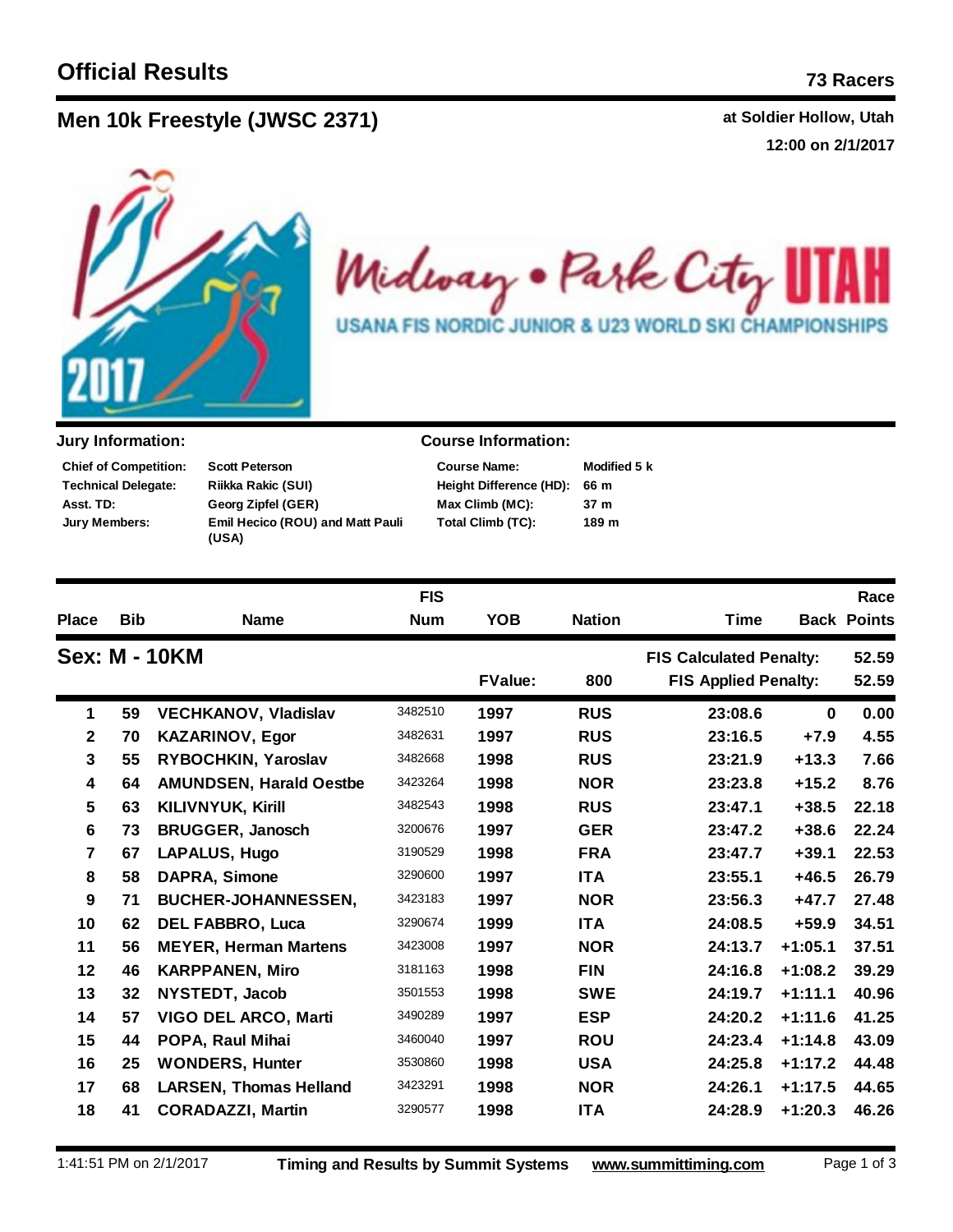|              |            |                                            | <b>FIS</b>         |              |                          |                    |                        | Race               |
|--------------|------------|--------------------------------------------|--------------------|--------------|--------------------------|--------------------|------------------------|--------------------|
| <b>Place</b> | <b>Bib</b> | <b>Name</b>                                | <b>Num</b>         | <b>YOB</b>   | <b>Nation</b>            | <b>Time</b>        |                        | <b>Back Points</b> |
| 19           | 21         | <b>GEBHARDT, Wyatt</b>                     | 3530845            | 1999         | <b>USA</b>               | 24:30.5            | $+1:21.9$              | 47.18              |
| 20           | 48         | <b>WILLIAMS, Gareth</b>                    | 3100351            | 1997         | <b>CAN</b>               | 24:33.2            | $+1:24.6$              | 48.74              |
| 21           | 72         | <b>COLLET, Martin</b>                      | 3190419            | 1997         | <b>FRA</b>               | 24:45.2            | $+1:36.6$              | 55.65              |
| 22           | 61         | LOZZA, Maurus                              | 3510567            | 1998         | <b>SUI</b>               | 24:48.6            | $+1:40.0$              | 57.61              |
| 23           | 69         | ORLYK, Andrii                              | 3690108            | 1998         | <b>UKR</b>               | 24:50.9            | $+1:42.3$              | 58.94              |
| 24           | 33         | <b>SUHONEN, Verneri</b>                    | 3181098            | 1997         | <b>FIN</b>               | 24:54.7            | $+1:46.1$              | 61.13              |
| 25           | 39         | <b>HARATYK, Mateusz</b>                    | 3430276            | 1998         | <b>POL</b>               | 25:04.8            | $+1:56.2$              | 66.95              |
| 26           | 29         | PIRNESKOSKI, Santeri                       | 3181161            | 1998         | <b>FIN</b>               | 25:05.9            | $+1:57.3$              | 67.58              |
| 27           | 50         | <b>LEODOLTER, Philipp</b>                  | 3050286            | 1997         | <b>AUT</b>               | 25:08.2            | $+1:59.6$              | 68.90              |
| 28           | 30         | <b>TOSSAVAINEN, Juuso</b>                  | 3181271            | 1998         | <b>FIN</b>               | 25:08.3            | $+1:59.7$              | 68.96              |
| 29           | 17         | <b>HARMEYER, Bill</b>                      | 3530805            | 1997         | <b>USA</b>               | 25:11.2            | $+2:02.6$              | 70.63              |
| 30           | 38         | JOHANSSON, Leo                             | 3501662            | 1999         | <b>SWE</b>               | 25:11.4            | $+2:02.8$              | 70.75              |
| 31           | 43         | LEISMUELLER, Jakob                         | 3200737            | 1997         | <b>GER</b>               | 25:14.1            | $+2:05.5$              | 72.30              |
| 32           | 34         | <b>BLAIS, Antoine</b>                      | 3100371            | 1997         | <b>CAN</b>               | 25:16.4            | $+2:07.8$              | 73.63              |
| 33           | 51         | <b>CHAUTEMPS, Arnaud</b>                   | 3190429            | 1997         | <b>FRA</b>               | 25:16.7            | $+2:08.1$              | 73.80              |
| 34           | 49         | <b>KUCHLER, Albert</b>                     | 3200752            | 1998         | <b>GER</b>               | 25:17.5            | $+2:08.9$              | 74.26              |
| 35           | 52         | <b>BOUCHER, Philippe</b>                   | 3100331            | 1997         | <b>CAN</b>               | 25:18.9            | $+2:10.3$              | 75.07              |
| 36           | 66         | <b>MATOSSI, Livio</b>                      | 3510566            | 1997         | <b>SUI</b>               | 25:21.3            | $+2:12.7$              | 76.45              |
| 37           | 65         | LAUDE, Camille                             | 3190437            | 1998         | <b>FRA</b>               | 25:23.0            | $+2:14.4$              | 77.43              |
| 38           | 28         | <b>KALIVODA, Tomas</b>                     | 3150635            | 1998         | <b>CZE</b>               | 25:23.5            | $+2:14.9$              | 77.72              |
| 39           | 54         | VOGT, Jacob                                | 3200668            | 1997         | <b>GER</b>               | 25:24.2            | $+2:15.6$              | 78.12              |
| 40           | 35         | <b>SCHLITTLER, Andri</b>                   | 3510616            | 1999         | <b>SUI</b>               | 25:29.6            | $+2:21.0$              | 81.23              |
| 41           | 42         | <b>IMWINKELRIED, Dario</b>                 | 3510564            | 1997         | <b>SUI</b>               | 25:36.5            | $+2:27.9$              | 85.21              |
| 42           | 45         | MOSER, Benjamin                            | 3050267            | 1997         | <b>AUT</b>               | 25:42.0            | $+2:33.4$              | 88.38              |
| 43           | 24         | OTAKI, Hyuga                               | 3300536            | 1998         | <b>JPN</b>               | 25:43.2            | $+2:34.6$              | 89.07              |
| 44           | 26         | RABAKUKK, Karl Erik                        | 3390209<br>3290606 | 1997         | <b>EST</b>               | 25:44.7            | $+2:36.1$              | 89.93              |
| 45           | 53         | PERRON, Jean Luc                           | 3040131            | 1997         | <b>ITA</b>               | 25:45.8            | $+2:37.2$              | 90.57              |
| 46           | 15         | <b>BURTON, Liam</b>                        | 3050256            | 1998         | <b>AUS</b>               | 25:45.9            | $+2:37.3$              | 90.62              |
| 47           | 37         | <b>FOETTINGER, Michael</b>                 | 3501555            | 1997         | <b>AUT</b>               | 25:48.3            | $+2:39.7$              | 92.01              |
| 48<br>49     | 60<br>22   | <b>ROSJOE, Eric</b><br><b>MATOUS, Adam</b> | 3150640            | 1998<br>1998 | <b>SWE</b><br><b>CZE</b> | 25:50.0<br>25:52.3 | $+2:41.4$<br>$+2:43.7$ | 92.99<br>94.31     |
| 50           | 23         | <b>DROLET, Remi</b>                        | 3100396            | 2000         | <b>CAN</b>               | 25:57.7            | $+2:49.1$              | 97.42              |
| 51           | 13         | <b>SULEK, Frantisek</b>                    | 3700091            | 1997         | <b>SVK</b>               | 26:02.6            | +2:54.0 100.24         |                    |
| 52           | 47         | <b>MARKUN, Luka</b>                        | 3560141            | 1998         | <b>SLO</b>               | 26:05.0            | +2:56.4 101.63         |                    |
| 53           | 31         | <b>MACHAC, Karel</b>                       | 3150612            | 1997         | <b>CZE</b>               | 26:05.6            | +2:57.0 101.97         |                    |
| 54           | 27         | YAMASHITA, Haruki                          | 3300608            | 1999         | <b>JPN</b>               | 26:08.7            | +3:00.1 103.76         |                    |
| 55           | 18         | PECHOUSEK, Jan                             | 3150637            | 1997         | <b>CZE</b>               | 26:19.0            | +3:10.4 109.69         |                    |
| 56           | 36         | GOTO, Taisei                               | 3300519            | 1998         | <b>JPN</b>               | 26:24.6            | +3:16.0 112.92         |                    |
| 57           | 40         | <b>ANDERSSON, Fredrik</b>                  | 3501577            | 1998         | <b>SWE</b>               | 26:45.8            | +3:37.2 125.13         |                    |
| 58           | 5          | DE CAMPO, Seve                             | 3040125            | 1998         | <b>AUS</b>               | 26:58.7            | +3:50.1 132.57         |                    |
| 59           | 8          | <b>VALSET, Herman Borring</b>              | 3170040            | 1999         | <b>DEN</b>               | 27:21.3            | +4:12.7 145.59         |                    |
| 60           | 9          | <b>WEEL ROSBO, Joachim</b>                 | 3170035            | 1997         | <b>DEN</b>               | 27:22.8            | +4:14.2 146.45         |                    |
| 61           | 4          | <b>MCKENNEY, Lance</b>                     | 3530935            | 1997         | <b>USA</b>               | 27:31.9            | +4:23.3 151.69         |                    |
| 62           | 10         | <b>SEFCIK, Jozef</b>                       | 3700097            | 1997         | <b>SVK</b>               | 27:34.2            | +4:25.6 153.02         |                    |
|              |            |                                            |                    |              |                          |                    |                        |                    |

1:41:51 PM on 2/1/2017 **Timing and Results by Summit Systems [www.summittiming.com](http://www.summittiming.com)** Page 2 of 3